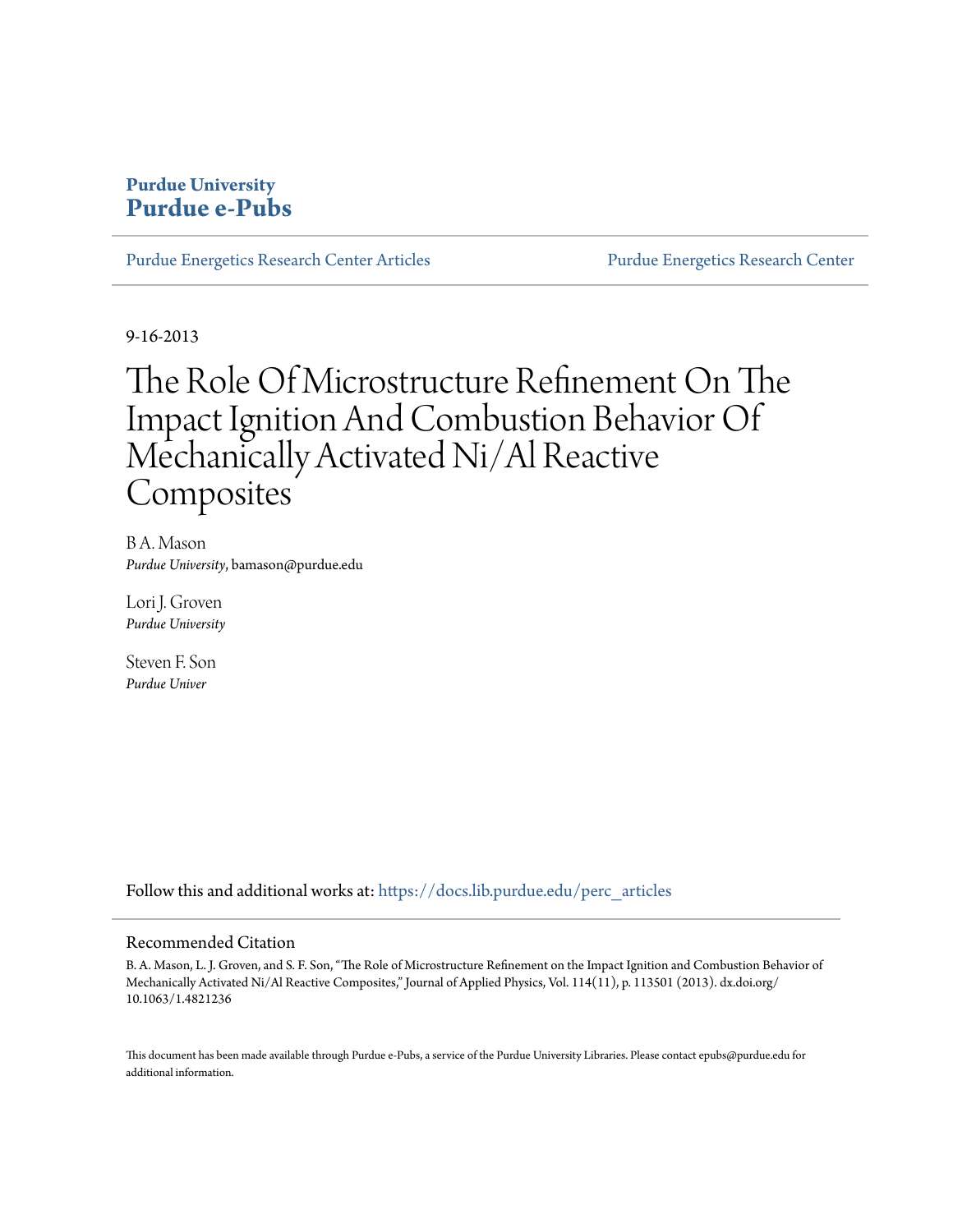# **The role of microstructure refinement on the impact ignition and combustion behavior of mechanically activated Ni/Al reactive composites**

[B. A. Mason,](http://aip.scitation.org/author/Mason%2C+B+A) [L. J. Groven,](http://aip.scitation.org/author/Groven%2C+L+J) and [S. F. Son](http://aip.scitation.org/author/Son%2C+S+F)

Citation: [Journal of Applied Physics](/loi/jap) **114**, 113501 (2013); View online: <https://doi.org/10.1063/1.4821236> View Table of Contents: <http://aip.scitation.org/toc/jap/114/11> Published by the [American Institute of Physics](http://aip.scitation.org/publisher/)

# **Articles you may be interested in**

[Experimental study on impact-initiated characters of multifunctional energetic structural materials](http://aip.scitation.org/doi/abs/10.1063/1.4793281) Journal of Applied Physics **113**, 083508 (2013); 10.1063/1.4793281

Atomistic simulations of shock-induced alloying reactions in  $Ni / Al$  nanolaminates The Journal of Chemical Physics **125**, 164707 (2006); 10.1063/1.2359438

Discrete particle simulation of shock wave propagation in a binary  $Ni + Al$  powder mixture Journal of Applied Physics **101**, 043508 (2007); 10.1063/1.2431682

[Interdiffusion of Ni-Al multilayers: A continuum and molecular dynamics study](http://aip.scitation.org/doi/abs/10.1063/1.4826527) Journal of Applied Physics **114**, 163511 (2013); 10.1063/1.4826527

[Mesoscale simulation of shock wave propagation in discrete Ni/Al powder mixtures](http://aip.scitation.org/doi/abs/10.1063/1.4729304) Journal of Applied Physics **111**, 123511 (2012); 10.1063/1.4729304

[Observation of a minimum reaction initiation threshold in ball-milled Ni+Al under high-rate mechanical loading](http://aip.scitation.org/doi/abs/10.1063/1.3549822) Journal of Applied Physics **109**, 066108 (2011); 10.1063/1.3549822

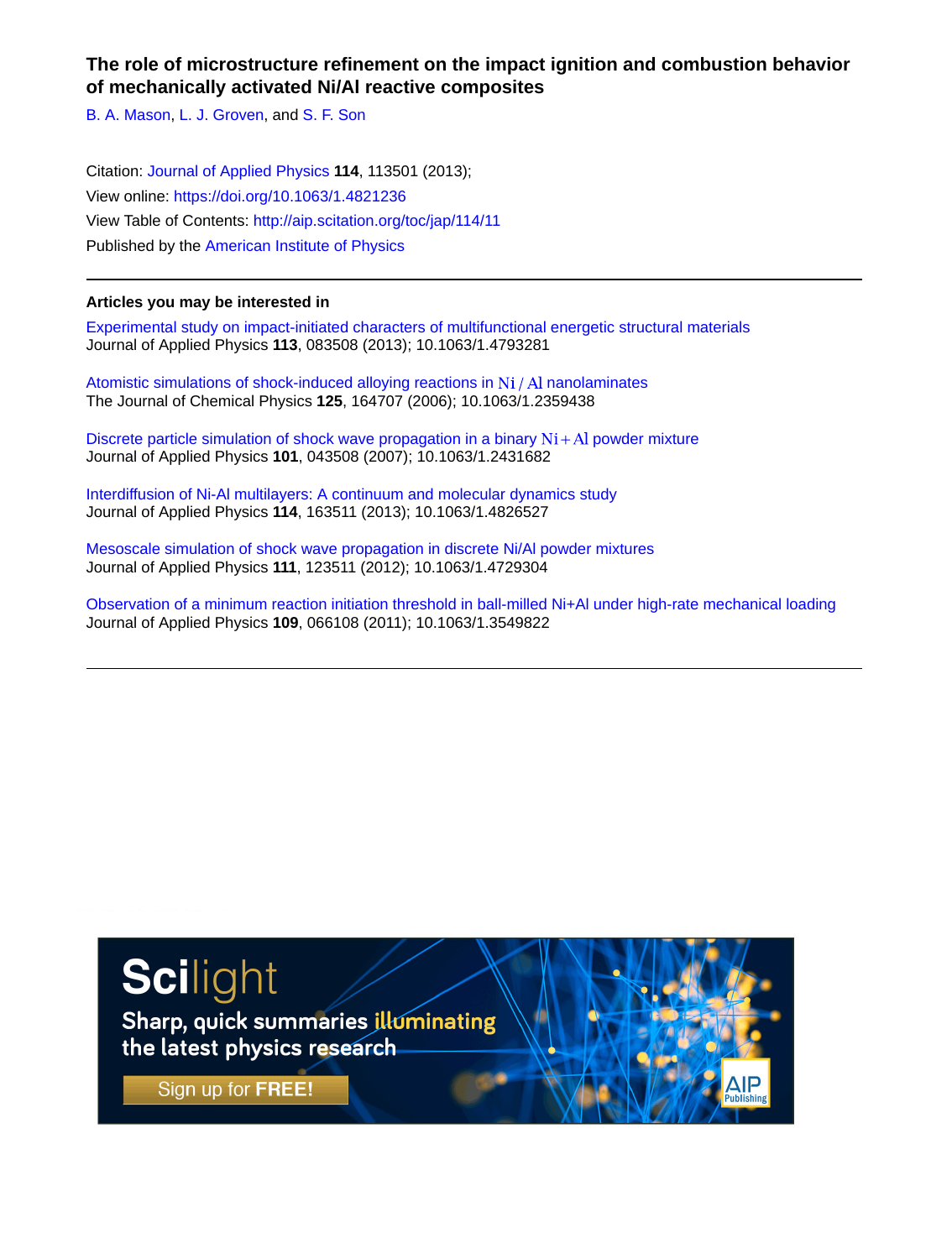

# [The role of microstructure refinement on the impact ignition and combustion](http://dx.doi.org/10.1063/1.4821236) [behavior of mechanically activated Ni/Al reactive composites](http://dx.doi.org/10.1063/1.4821236)

B. A. Mason.<sup>a)</sup> L. J. Groven, and S. F. Son

School of Mechanical Engineering, Purdue University, West Lafayette, Indiana 47907, USA

(Received 2 July 2013; accepted 29 August 2013; published online 16 September 2013)

Metal-based reactive composites have great potential as energetic materials due to their high energy densities and potential uses as structural energetic materials and enhanced blast materials however these materials can be difficult to ignite with typical particle size ranges. Recent work has shown that mechanical activation of reactive powders increases their ignition sensitivity, yet it is not fully understood how the role of microstructure refinement due to the duration of mechanical activation will influence the impact ignition and combustion behavior of these materials. In this work, impact ignition and combustion behavior of compacted mechanically activated Ni/Al reactive powder were studied using a modified Asay shear impact experiment where properties such as the impact ignition threshold, ignition delay time, and combustion velocity were identified as a function of milling time. It was found that the mechanical impact ignition threshold decreases from an impact energy of greater than 500 J to an impact energy of  $\sim$ 50 J as the dry milling time increases. The largest jump in sensitivity was between the dry milling times of  $25\%$  of critical reaction milling time (t<sub>cr</sub>)  $(4.25 \text{ min})$  and  $50\%$  t<sub>cr</sub>  $(8.5 \text{ min})$  corresponding to the time at which nanolaminate structures begin to form during the mechanical activation process. Differential scanning calorimetry analysis indicates that this jump in the sensitivity to thermal and mechanical impact is dictated by the formation of nanolaminate structures, which reduce the temperature needed to begin the dissolution of nickel into aluminum. It was shown that a milling time of  $50\% -75\%$  t<sub>cr</sub> may be near optimal when taking into account both the increased ignition sensitivity of mechanical activated Ni/Al and potential loss in reaction energy for longer milling times. Ignition delays due to the formation of hotspots ranged from 1.2 to 6.5 ms and were observed to be in the same range for all milling times considered less than  $t_{cr}$ . Combustion velocities ranged from 20–23 cm/s for thermally ignited samples and from 25–31 cm/s for impacted samples at an impact energy of 200–250 J.  $\odot$  2013 AIP Publishing LLC. [[http://dx.doi.org/10.1063/1.4821236\]](http://dx.doi.org/10.1063/1.4821236)

## I. INTRODUCTION

Metal-based reactive powder composites, such as Ni/Al, are a class of energetic materials that have high-energy densities and can produce significant energy output during reaction by thermal or mechanical initiation. Their potential use as structural energetic materials, as enhanced blast materials and for the synthesis of novel metastable non-equilibrium materials has driven research focused on their mechanical impact behavior. $1-3$  Numerous experimental and theoretical studies have been published on impact behavior and shock compression of metal-based reactive powder mixtures with metals such as Al, Ni, Si, Ti, W, Nb, and more. $1-5$  Yet the fundamental mechanisms that govern the initiation and front propagation are not well understood. For example, their energy release characteristics depend on the mode of initiation, and reaction propagation, in a currently unpredictable way. The lack of a predictive understanding of these materials leads to their underutilization and therefore significant effort is being dedicated to characterizing and modeling these reactions.

Two distinct modes for reaction upon impact have been identified, shock-assisted and shock-induced chemical reac-tions.<sup>[6](#page-8-0)</sup> Shock-assisted reactions occur in the period of thermal equilibration typically well after the shock wave has passed. In contrast, shock-induced reactions occur within or immediately after the pressure rise of the shockwave upon mechanical impact. Shock-assisted reactions occur due to heat generation from the compaction of the reactive material. This mechanical heating can be caused by plastic deformation, pore collapse, brittle fracture of particles, friction between particles, and shockwave interactions. Chemical reaction occurs following this mechanical dissipative heating. This reaction may continue and transition to a combustion wave, or quench.

In the regime of shock-assisted reactions, it has been shown that most metal-based reactive composites, such as Ni/Al, require high impact energies in order to initiate a reaction. $1,7$  However, nanoscale reactive composites are significantly more sensitive to impact and thermal ignition and have faster reaction rates than mixtures using micron size powders due to higher surface areas and smaller diffusion distances.<sup>[2](#page-8-0),[8,9](#page-8-0)</sup> It has also been observed that higher bulk den-sities can lower impact ignition thresholds in nano mixtures.<sup>[2](#page-8-0)</sup> In addition, material properties such as ductility and yield strength will also play a large role. For example, when the

a)Author to whom correspondence should be addressed. Electronic mail: [bamason@purdue.edu](mailto:bamason@purdue.edu)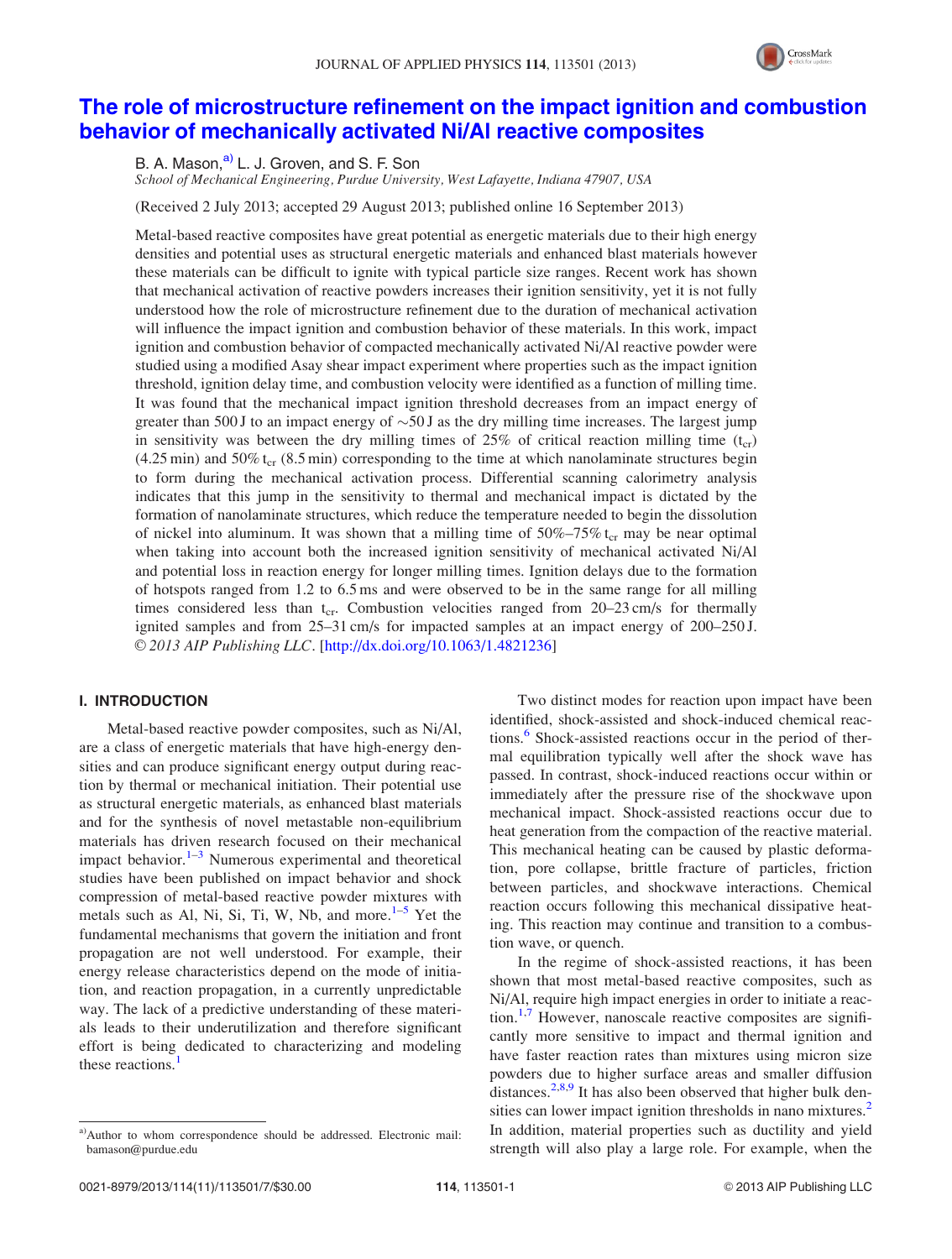reactive composite W/Al is impacted, the ignition threshold is lower than that of Ni/Al. It was theorized that the lower ignition threshold of W/Al is due to the harder material (W) slicing through the more ductile material (Al) upon impact creating fresh interfaces and igniting the sample.<sup>[2](#page-8-0)</sup> Therefore, for the W/Al reactive composite, the energy needed to initiate reaction is acquired through both mechanical and thermal means; whereas for the Ni/Al reactive composite, the energy needed to initiate reaction is acquired mainly through thermal build up during the impact.

In addition to nanopowders, arrested reactive milling (ARM) or mechanical activation (MA) performed by high energy ball milling has been used to decrease the impact ignition of these materials. $4,5,10$  Increasing the ignition sensitivities through MA occurs by changes in morphology, ductility, and hardness through cold working. This is achieved by high energy collisions between the particles and milling media. When milling is arrested before the critical reaction time of a reactive mixture, such as Ni/Al, composite particles are produced that consist of intermixed material with structures/ laminates on the micron to nanoscale. It has been shown that the intermixing of these materials on an intimate scale causes the observed increase in thermal and impact sensitivity due to smaller diffusion distances.<sup>[5,10–14](#page-8-0)</sup> However, the role and extent to which the modified microstructure properties have on compaction, ignition, and subsequent reaction propagation of impacted reactive powders has yet to be fully investigated and quantified.

A recent impact study using a rod-on-anvil Taylor impact test setup and small cylindrical samples of MA Ni/Al have indicated that milling duration affects ignition thresh-olds.<sup>[5](#page-8-0)</sup> It was observed that material milled for 35% of the critical milling time  $(t_{cr})$  had lower impact ignition thresholds than material milled for  $65\%$  t<sub>cr</sub>, where the t<sub>cr</sub> is the time at which reaction of the Ni/Al material would take place during milling if the milling is not arrested first. It was stated that this behavior is a result of competing effects of increased reactivity and increased strain hardening as the du-ration of milling increases.<sup>[5](#page-8-0)</sup> This work, however, only investigated two milling durations and did not investigate combustion behavior upon reaction and therefore further work is required.

The objective of this work is to gain a better understanding of how the variation of microstructure, modified via milling parameters, influences the impact ignition and reaction propagation behavior of MA Ni/Al. With this information, a more comprehensive understanding can be gained along with data that can be used to validate and calibrate continuum and molecular dynamic models that are currently being developed in conjunction with this work.<sup>15,16</sup>

#### II. EXPERIMENTAL

#### A. Mechanical activation and powder characteristics

For this study,  $3-7 \mu m$  Ni (Alfa Aesar) and  $-325$  mesh Al (Alfa Aesar) were used to prepare an equiatomic MA Ni/Al reactive composite powder using a two-step dry and wet milling procedure as detailed in previous work.<sup>10</sup> In short, the Ni/Al was milled by high energy ball milling in a pure argon atmosphere using a PM100 (Retsch, Germany) planetary ball mill. The reactant powders were subjected to dry milling for different time durations that include 0, 4.25, 8.5, 12.75, and 17 min corresponding with roughly 0%, 25%, 75%, and 97% of the critical milling time  $(t_{cr})$  (when exothermic reaction occurs). After dry milling, the material was milled with hexane (98.5% hexane isomers, Mallinckrodt Chemicals) for a total of 10 min and then dried as previously reported.<sup>[10](#page-8-0)</sup>

Characterization of the resulting MA reactive composite powder was done by scanning electron microscopy (SEM), energy dispersive spectroscopy (EDS), scanning transmission electron microscopy (STEM), and X-ray diffraction (XRD). Full details of this characterization can be found in Ref. [10](#page-8-0). In summary, the milled Ni/Al powder consists of composite particles of intermixed Ni/Al having both course and fine microstructures. The course microstructure consists of Ni and Al intermixing with features on the micron-scale. Whereas, the material consisting of the fine microstructure consists of Ni and Al nanolaminate layers that are less than 30 nm thick. Materials dry milled for  $25\%$  t<sub>cr</sub> (4.25 min), or less, consist primarily of course microstructure, materials dry milled for 50% and 75%  $t_{cr}$  have a mixture of course and nanolaminate microstructures to varying degrees depending upon milling time and particle size. Material dry milled for  $97\%$  t<sub>cr</sub> consists of primarily the nanolaminate microstructure.

In this work, further characterization has been conducted to determine the heats of reaction of the MA Ni/Al as a function of milling time. This was done with a TA Instruments Q600 simultaneous thermo gravimetric analyzer and differential scanning calorimeter (TGA/DSC). In each experiment,  $\sim$ 20 mg of reactive material was heated at a heating rate of 10 K/min in an atmosphere of 99.9998% pure argon with flow rate of  $100 \text{ cm}^3/\text{min}$  to  $800 \text{ K}$ .

#### B. Impact experiments

Reaction initiation by mechanical impact was accomplished using the Asay shear experiment used previously with explosives<sup>[17](#page-8-0)</sup> and other Ni/Al impact studies.<sup>[9,10,12,18](#page-8-0)</sup> The schematic of the experiments is show in Fig. 1. For these experiments, MA Ni/Al power with a sieved particle size range of  $25 < d < 53 \mu m$  was compacted into square samples with nominal dimensions of  $20 \text{ mm} \times 20 \text{ mm} \times 2 \text{ mm}$  by applying a uniaxial pressure of 670 MPa. A particle size



FIG. 1. Diagram of Asay shear impact experiment using a flat plunger with the windowed sample holder.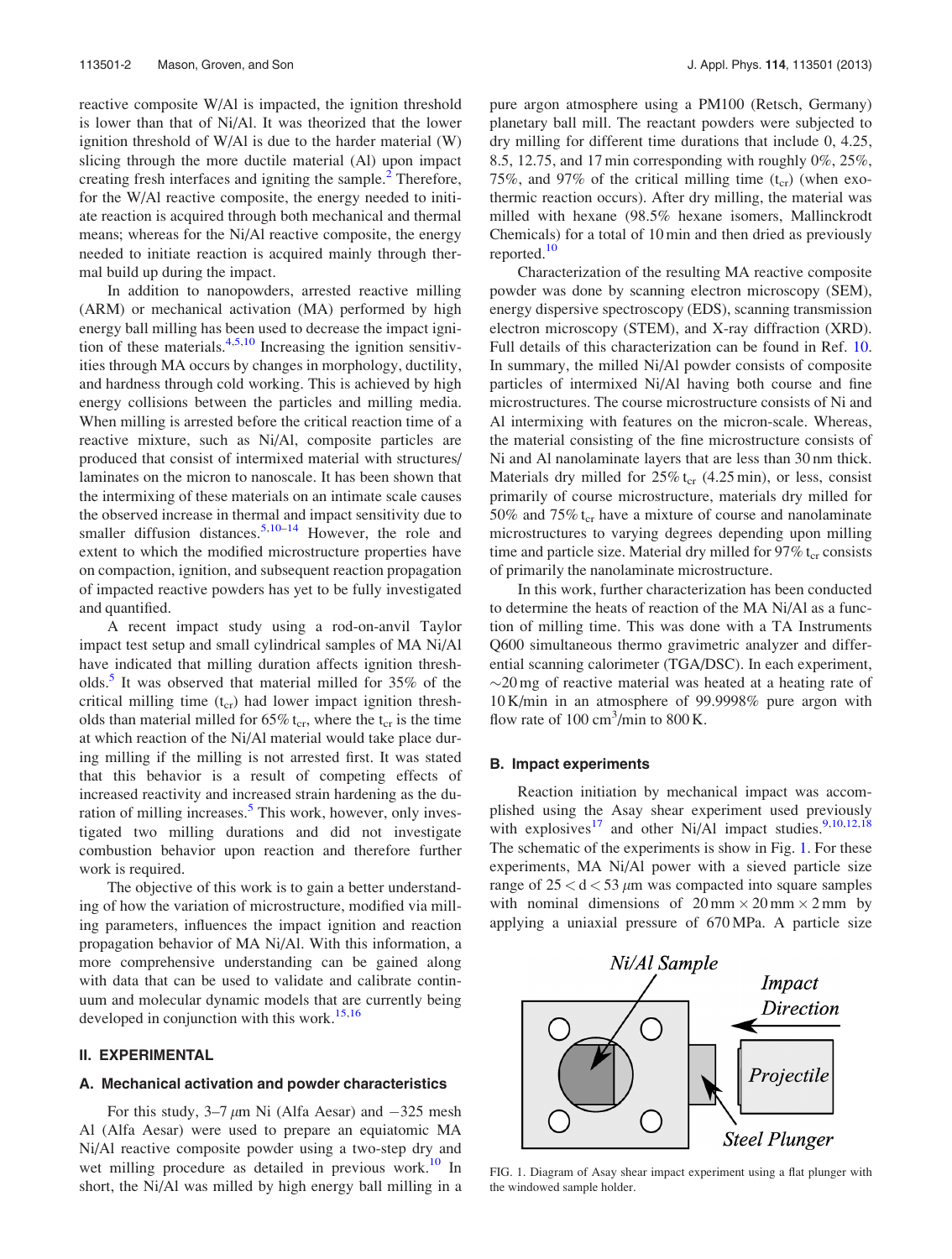range of  $25 < d < 53 \mu m$  was used. The compacts were pressed to a stop and a relative density in the range of 68%–72% TMD was achieved. The compacted samples were placed into a specially designed holder equipped with an acrylic window for imaging the sample during the impact and subsequent reaction. A steel flyer plate press fit into a Delrin projectile (24 g in total mass and 25.4 mm diameter) was accelerated by means of a gas gun at a set velocity in the range of 50–220 m/s or an impact energy of 30–600 J. The impact energy is simply the standard kinetic energy of the Delrin projectile. The projectile impacts a plunger inserted into a slot on the side of the sample holder. The plungers used had a flat impact face and had the same thickness and height of the MA Ni/Al compact. Impact experiments were recorded using a Phantom 7.3 high-speed camera at 50 000–88 000 fps.

In addition to impact experiments, samples were also thermally ignited. Pressed samples were placed in the impact holder to maintain similar heat loss condition as the impact experiments. The samples were ignited with Nichrome wire with an ignition increment of  $\sim$ 75 mg of loose MA Ni/Al powder placed on top of the sample. Burning rates were measured with a Phantom 7.3 high-speed camera at 3000 fps.

## III. RESULTS AND DISCUSSION

The role of microstructure refinement on the mechanical impact ignition thresholds or the combustion characteristics after impact is not fully understood. Using a simple particle ignition experiment, $\frac{10}{10}$  $\frac{10}{10}$  $\frac{10}{10}$  it was previously reported that MA Ni/Al can have thermal ignition thresholds of less than 650 K and that by increasing the amount of dry milling the thermal ignition threshold can be reduced slightly from 650 K to 550 K for sieved  $25 < d < 53 \mu$ m material. Whereas, the thermal ignition threshold of non-milled, micron-size, Ni/Al is typically very close to the eutectic temperature of the system  $(\sim 912 \text{ K})$ .<sup>[19–22](#page-8-0)</sup> Therefore, it is expected that the impact ignition thresholds for shock-assisted reactions in the MA Ni/Al will also decrease as a function of dry milling time with the most sensitive material being dry milled for 97%  $t_{\rm cr}$ .

#### A. Impact ignition thresholds

To investigate how the impact ignition thresholds of shock-assisted reactions in MA Ni/Al are related to dry milling time and the thermal ignition thresholds, the MA Ni/Al material having a particle size of  $25 < d < 53 \mu m$  size was impacted as a function of milling time and impact energy. Figure 2 summarizes the experimental results as a function of dry milling time and impact energy on a "Go," "No-go" basis ("Go" for a reaction ignition and "No-go" for no ignition). The ignition threshold was found to be between 160–200 J (115–130 m/s) for material dry milled for 50%  $t_{cr}$ and the lowest ignition threshold was identified to be between  $40-60$  J  $(60-70 \text{ m/s})$  for material dry milled at 97%  $t_{cr}$ . The impact thresholds for MA Ni/Al milled for  $25\%$  t<sub>cr</sub> or less (including samples with no MA) could not be found as they did not react for the range of impact energies considered, even at the maximum experimental projectile speed of  $\sim$ 200 m/s (500 J). These results show that the



FIG. 2. Impact reaction thresholds as a function of milling time and impact energy for compacts having initial particle size of  $25 < d < 53 \mu$ m.

impact ignition threshold decreases significantly between dry milling times of  $25\%$  t<sub>cr</sub> and  $50\%$  t<sub>cr</sub>, corresponding to the appearance of nanolaminate microstructure. At milling times greater than  $50\%$  t<sub>cr</sub>, the impact ignition threshold continues to decrease but more moderately, following a similar trend as the thermal ignition thresholds previously published.<sup>[10](#page-8-0)</sup> This indicates that the sensitivity to impact ignition is directly correlated to the fraction of nanolaminate structure within the MA Ni/Al reactive composite, with the largest increase in sensitivity occurring with the initial formation of nanolaminate intra-particle microstructure.

These results are quite different than those reported by Herbold *et al.*<sup>[5](#page-8-0)</sup> which showed a minimum ignition threshold for shorter milling durations (35%  $t_{cr}$ ). These differences can be attributed to the type of impact experiment performed and the method of mechanical activation. The samples were impacted were using a rod-on-anvil Taylor impact experimental setup where the sample was unconfined resulting in rapid plastic deformation and then dispersion of the sample into the ambient environment. It was stated that rapid plastic deformation of the particles was the driving force that produced mechanical heating upon impact leading to ignition, which is why the material milled at  $35\%$  t<sub>cr</sub> had a lower impact threshold than the material milled at  $65\%$  t<sub>cr</sub> as the material milled for  $35\%$  t<sub>cr</sub> was expected to be more ductile. However, hardness measurements were not reported. In our work, the samples were confined during impact preventing particles from dispersing into the ambient environment. This configuration allows for heat generation over an extended time and the observation of delayed reactions. As a result, sample ignition can be caused by heating during (e.g., plastic deformation) and after the impact (e.g., heating due to shock wave reflections or localized hot spot ignition). Differences in mechanical activation may also explain the observed differences as the properties of the MA of Ni/Al material will vary not only due to milling duration but also to other parameters such as, but not limited to, initial particle size, type of mill, and charge ratio. It has been shown that varying milling parameters such as the initial powder size, and the charge ratio results in significant differences in the resulting micro-structure<sup>[11,23](#page-8-0),[24](#page-8-0)</sup> such as the Ni/Al laminate frequency and size, which will affect properties such as the material's ductility, heat of reaction, and will in-turn inevitably affect the impact ignition sensitivity.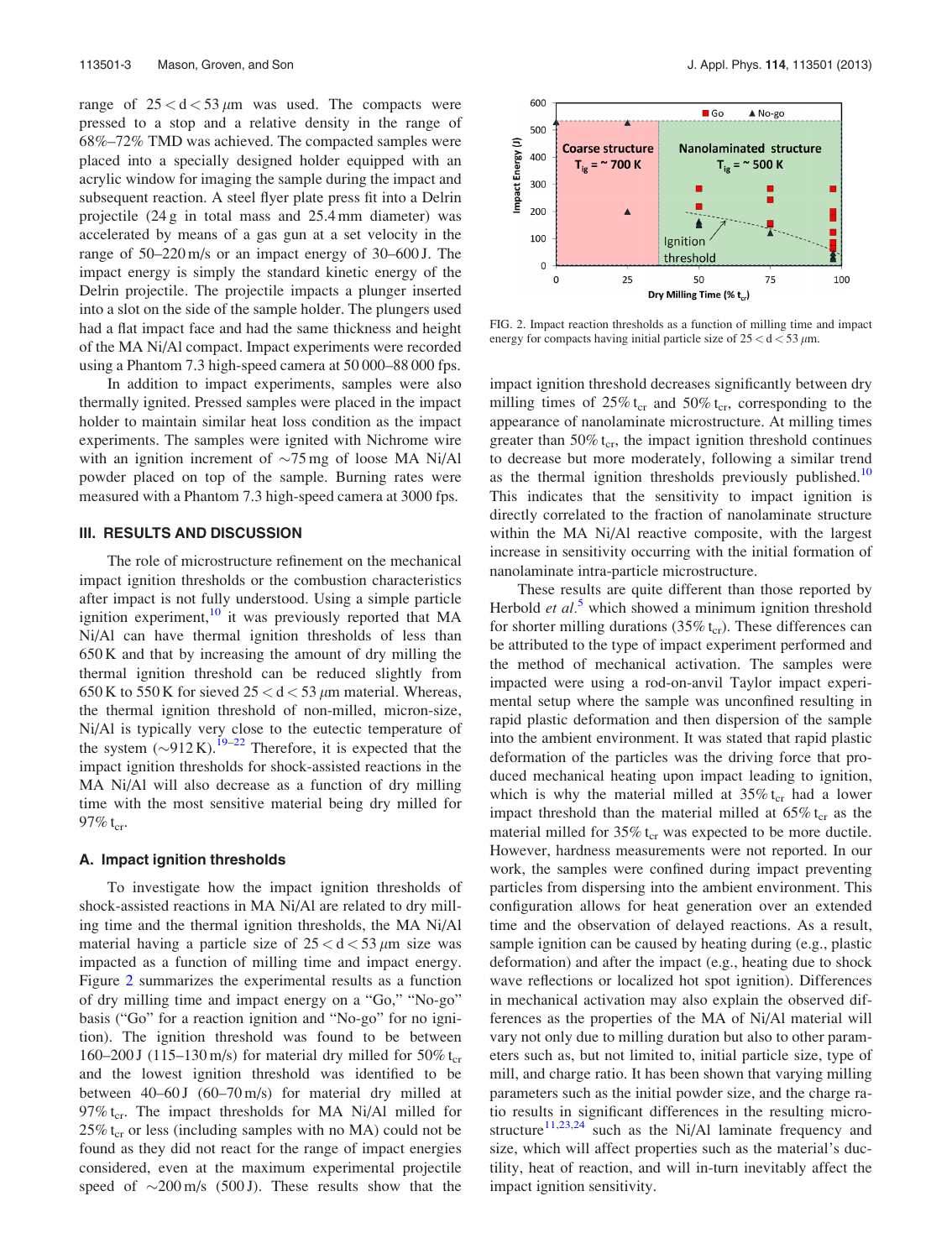

FIG. 3. Impact ignition and reaction of MA Ni/Al compacts using a flat plunger.

#### B. Hotspot ignition

In a typical impact experiment at projectile velocities of 50–150 m/s, the plunger impacts the Ni/Al sample at an initial velocity of 35–100 m/s, respectively. This results in an impact energy of 30–280 J and a lateral displacement of the plunger by about 4–9 mm depending upon the impact velocity. Still images of a typical impact and subsequent reactions are shown in Fig. 3 for the flat plunger cases. The first three images show the flat plunger impacting a MA Ni/Al sample with an impact energy of about 200 J (130 m/s projectile velocity). The total time of compaction was 0.14 ms. The third image at  $t = 8$  ms shows the sample about 3 ms after the sample initially ignited, where  $t = 0$  is the time at which the plunger is observed to begin to move. In this frame, 3 of 4 ignition locations or hotspots are visible. The first luminescent hotspot appeared at about  $t = 5.4$  ms followed by ignition of other hotspots at various locations, the last of which ignited at  $t = 11.2$  ms. The combustion front propagation (right to left) is seen at times  $t = 20$  ms and  $t = 40$  ms in the last two images of Fig. 3. The hotspot ignition was identified by the commencement of a luminous combustion front from a specific point. It was observed that for impact experiments using the flat plunger, ignition typically occurred by hotspot formation in 2–5 locations at the plunger-sample interface, along the upper and lower edges of the compact and occasionally within the bulk of the sample.

The ignition delays, defined by the time at which the first luminous hotspot appeared after impact that was followed by combustion propagation, are show in Fig. 4. The ignition delays for MA Ni/Al compacts impacted at impact energies of 200–250 J (projectile velocities of 130–145 m/s) ranged from about 1.2 to  $6.5$  ms. In Table [I,](#page-6-0) hotspot ignition times for each hotspot observed during an experiment are shown for 2–3 samples for each milling time. The hotspot ignition delays ranged from about 1.2 to 15 ms.

All the samples were impacted at roughly the same conditions and therefore the heat generation upon impact is very similar for each case. Consequently, it could be expected that the samples with higher thermal ignition thresholds (i.e., shorter milling times) would have longer ignition delays due to the length of time that is required for the temperature to reach the thermal ignition threshold temperature after impact. However, this trend was not clearly observed. The results do show that the earliest ignition delay was measured for a sample dry milled for 97%  $t_{cr}$ , followed by 75%  $t_{cr}$ , and then  $50\%$  t<sub>cr</sub>. However, the longest ignition delays were also measured for the material milled for  $97\%$  t<sub>cr</sub>. It appears that the ignition delays are not strongly dependent upon milling time as long as the material is milled for at least  $50\%$  t<sub>cr</sub> and that the variability in ignition delays observed is simply the intrinsic variability of the experiment. The variability does seem to increase as the critical milling time is reached, but the reason for that is unclear.

#### C. Combustion velocities

As previously shown in Fig. 3, upon ignition, the reaction fronts were seen to propagate through the sample originating from the hotspot locations. Based on the



FIG. 4. Ignition delay times for MA Ni/Al samples impacted at with an impact energy of 200–250 J (130–145 m/s).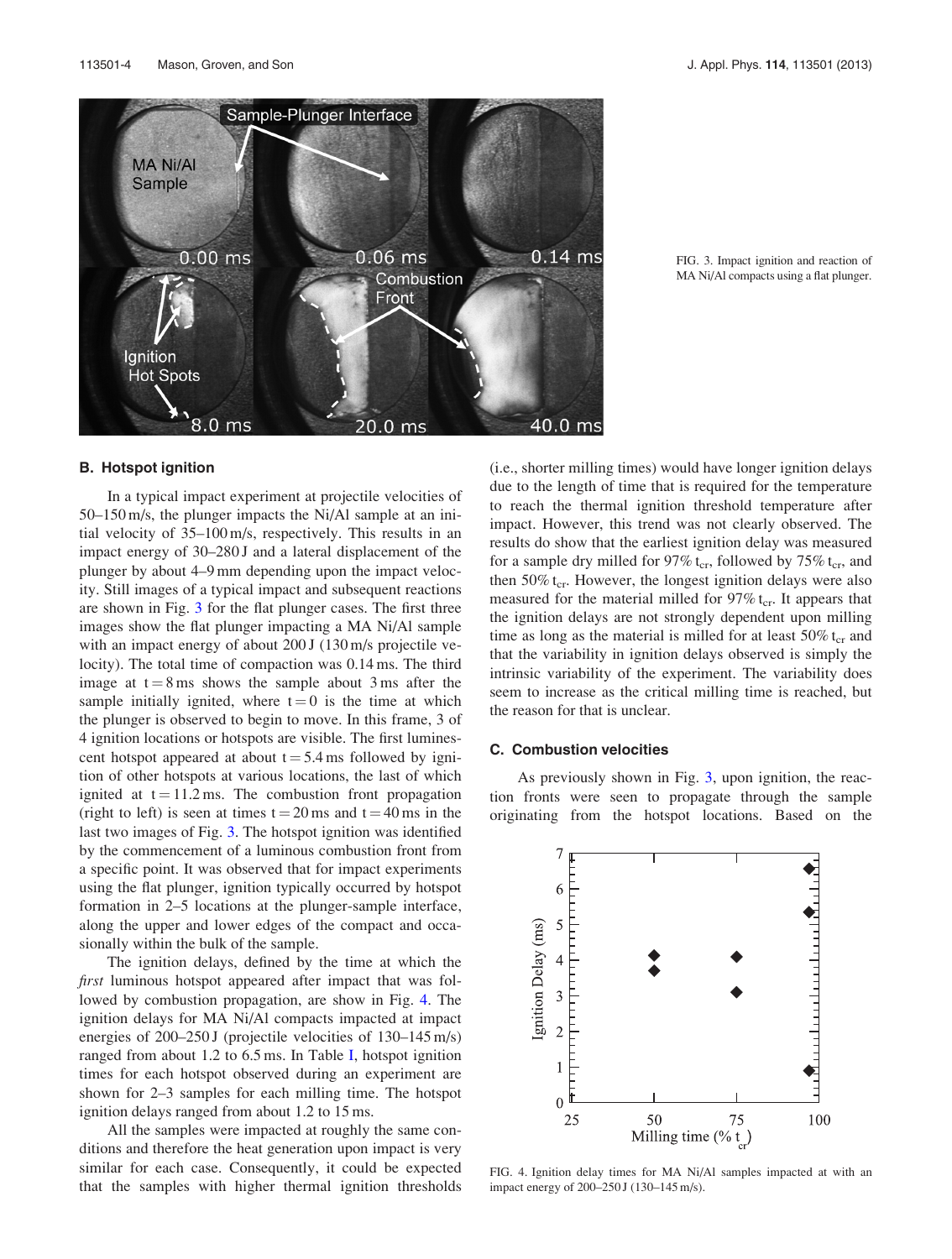<span id="page-6-0"></span>TABLE I. Hotspot ignition delay times for MA Ni/Al samples as a function of milling time that were impacted at with an impact energy of 200–250 J (130–145 m/s). Each impact experiment exhibits 2-5 hotspot ignition points.

| Sample | Hotspot ignition times (ms) |                         |                      |  |
|--------|-----------------------------|-------------------------|----------------------|--|
|        | 50% $t_{cr}$                | $75\%$ t <sub>or</sub>  | 97% $t_{cr}$         |  |
|        | 3.7, 3.8, 3.9, 4.5          | 3.1, 4.1, 7.0, 8.8, 9.4 | 6.5, 10.6, 12.6      |  |
| 2      | 4.1, 10.7                   | 4.1, 11.1, 8.6, 8.8     | 1.2, 5.0, 15.5       |  |
| 3      |                             |                         | 5.4, 6.7, 7.1, 11.16 |  |

microstructure characterization, it might be expected that combustion velocities would increase as a function of milling time due to an increased concentration of nanolaminate microstructure (decrease in diffusion distances) and lower reaction thresholds,<sup>[10](#page-8-0)</sup> however this was not observed. For both thermally and impact ignited cases, the combustion velocities did not vary significantly as a function of dry milling time for those considered. It should be noted that Ni/Al with no MA at 70% TMD would not ignite without substantial preheating, nor would it ignite upon impact for the impact energies considered. For MA Ni/Al compacts thermally ignited within the sample holder, the average combustion velocities were measured to be between 21–23 cm/s (see Fig. 5). In comparison, combustion velocities ranged from 25–31 cm/s for samples impacted with at an impact energy of 200–250 J. In Fig. 5, the average combustion velocity and the range of velocities observed are reported. The increase in combustion velocity for the impacted samples as compared to the thermally ignited samples is due to a higher packing density and to an increased initial temperature as a result of the impact. Both of these conditions have been shown to increase the combustion velocity of the Ni/Al reaction.<sup>[4,25](#page-8-0)</sup>

The observed combustion velocities are also much faster than previously reported for both milled and unmilled Ni/Al reactives with micron sized powders. Taking into account both loose powder mixtures and cold-pressed compacts, typical combustion velocities have been reported to be on the order of  $1-12$  cm/s.<sup>[4,26](#page-8-0)</sup> Recently, Bacciochini *et al.*<sup>[4](#page-8-0)</sup> reported combustion velocities for thermally ignited MA Ni/Al compacts cold-pressed to 40%–80% TMD in the range of 3–6 cm/s. The combustion velocities in this work are  $4-10 \times$  faster than those. However, the milling procedure utilized by Bacciochini et  $al<sup>4</sup>$  $al<sup>4</sup>$  $al<sup>4</sup>$  varied significantly from that of this work. In their work, the critical dry milling time was between 38–42 min, whereas the critical milling time for this work is between 17–17.5 min. Therefore, the resulting microstructures would vary between them. Different microstructures result in different combustion velocities because parameters such as laminate size, laminate frequency, defect density, and inter-particle porosity will change as the milling parameters are changed.<sup>[11](#page-8-0),[24,27](#page-8-0)</sup> All of these factors play a role in the resulting combustion velocities of these materials.

## D. Thermal analysis

DSC analysis of the MA Ni/Al material dry milled for 25% t<sub>cr</sub> and 97% t<sub>cr</sub> indicates that in the temperature range of 450 K to 850 K, the materials react and exhibit three exothermic peaks before the melting point of  $Al<sup>10</sup> DSC$  analysis of material dry milled for 50%  $t_{cr}$  and 75%  $t_{cr}$  show the same trend (see Fig. 6). As the milling time increases, the reaction onset temperatures and exothermic peaks shift to lower temperatures by 25–80 K as compared with material dry milled for  $25\%$  t<sub>cr</sub>. Previous work has shown that the decrease in sensitivity to thermal and mechanical impact is largely dictated by the temperature needed to begin the initial exother-mic reaction (peak A).<sup>[10,24,25](#page-8-0)</sup> The exothermic reaction of peak A is due to the release of stored free energy and initial dissolution of nickel into aluminum,  $10,23,27$  where the stored free energy is acquired by the formation of microdeformations (vacancies and dislocations) and amorphous Al during the milling process. $23,27,28$  It is largely due to the introduction and increase in concentration of these components that results in the decrease of temperature needed to initiate the  $Ni/Al$  reaction.<sup>[27](#page-8-0)</sup> Recent work has shown the initial formation of microdeformations and amorphous Al can occur at milling times starting at about  $15\% \text{ t}_{cr}^{27}$  $15\% \text{ t}_{cr}^{27}$  $15\% \text{ t}_{cr}^{27}$ . This is supported with these DSC results and thermal ignition experiments<sup>[10](#page-8-0)</sup> as ignition temperatures are significantly less than typical Ni/Al



FIG. 5. Average combustion velocity of MA Ni/Al samples thermally ignited and impacted with an impact energy of 200–250 J (130–140 m/s). FIG. 6. DSC traces for MA Ni/Al as a function of milling time.

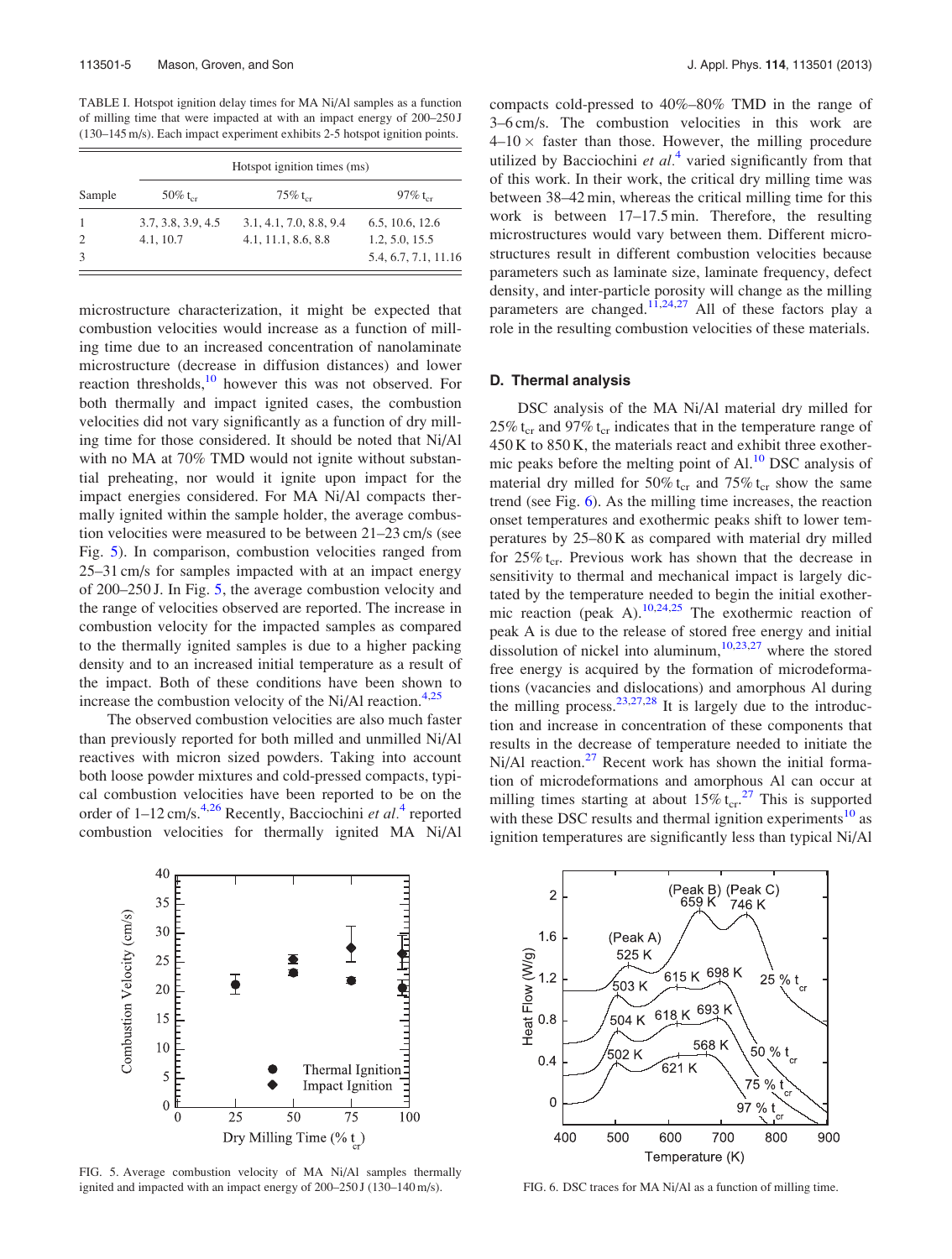ignition temperatures  $(\sim 913 \text{ K})$ . However, the lower temperature needed to initiate the initial exothermic reaction (peak A) reaches a minimum at a milling time of  $50\%$  t<sub>cr</sub>. It is also at this milling duration that the initial formation of nanolaminate structures is detected.

As shown in Table  $II$ , the exothermic reaction onset temperature for peak A is about 479 K for a dry milling time of  $25\%$  t<sub>cr</sub> and then it lowers to about 460 K and does not change significantly for dry milling times  $\geq$  50% t<sub>cr</sub>. In addition to the reaction onset temperature, it is also between the milling times of  $25\%$  t<sub>cr</sub> and  $50\%$  t<sub>cr</sub> that the thermal ignition threshold lowers from about 660 K to 590 K and the mechanical impact ignition threshold lowers from an impact energy of greater than  $500$  J (200 m/s) to about 200 J (130 m/s). The increase reaction sensitivity between the milling times of 25% t<sub>cr</sub> and 50% t<sub>cr</sub> is likely due to a combination of increases in the concentration of microdeformations, amorphous Al and to the initial formation of nanolaminate structures in the MA Ni/Al material. Further milling beyond  $50\%$  t<sub>cr</sub> continues to increase the fraction of nanolaminate material and the thermal and impact ignition thresholds also decrease, however to a lesser extent.

With the decrease in thermal ignition temperatures, there is also a loss in energy, the heat of reaction for the combined reaction of peaks B and C changes significantly as a function of milling time (see Table II). Between the milling times of 25% t<sub>cr</sub> and 50% t<sub>cr</sub>, the heat of reaction for the combined reaction of peaks B and C decreases significantly from  $515 \text{ J/g}$  to  $154 \text{ J/g}$ , respectively. As the dry milling time is increased from 50%  $t_{cr}$  to 97%  $t_{cr}$ , the magnitude and peak temperature of peak B remains unchanged but the 3rd peak continues to shift to a lower temperature while its magnitude decreases resulting in a slightly lower heat of reaction for the combined reaction (peaks B and C). This indicates that an optimum milling time could be found where the sensitivity to thermal and mechanical impact is greatly increased and the loss of energy due to increased milling is minimized. For this system and milling method, the optimum dry milling time is in the range  $50\% - 75\%$  t<sub>cr</sub>.

This loss in energy in peaks B and C is potentially caused by the formation of intermediate Al/Ni phases formed during milling, however, different phases were not detected in unreacted material for any of the dry milling times consid- $\text{ered.}^{10}$  $\text{ered.}^{10}$  $\text{ered.}^{10}$  which could indicate the presence of amorphous intermediate Al/Ni phases or solid solutions. Further XRD

TABLE II. Reaction onset temperatures and heat of formation for acquired DSC traces.

|                                   | Peak A                      |                              | Peak B-C                    |                              |
|-----------------------------------|-----------------------------|------------------------------|-----------------------------|------------------------------|
| Dry milling<br>time $(\% t_{cr})$ | Onset<br>temperature<br>(K) | Heat of<br>reaction<br>(J/g) | Onset<br>temperature<br>(K) | Heat of<br>reaction<br>(J/g) |
| 25                                | 479                         | 41                           | 592                         | 515                          |
| 50                                | 463                         | 52                           | 558                         | 154                          |
| 75                                | 463                         | 54                           | 558                         | 153                          |
| 97                                | 461                         | 46                           | 552                         | 117                          |

analysis of samples annealed to 690 K (dry milling time of 25% t<sub>cr</sub>) or 620 K (dry milling times of 50% t<sub>cr</sub> to 97% t<sub>cr</sub>) show that the dominate phases present just after the reaction of Peak B are Ni,  $Al<sub>3</sub>Ni$ , and  $Al<sub>3</sub>Ni<sub>2</sub>$  regardless of the milling time. It has previously been shown that material annealed to just after peak C (770 K) consist only of the phases Ni, Al3Ni2, and NiAl and material annealed to 1070 K consisted of mainly NiAl regardless of whether the material dry milled for  $25\%$  t<sub>cr</sub> or  $97\%$  t<sub>cr</sub>.

## IV. SUMMARY AND CONCLUSIONS

In summary, our experiments show that refining the microstructure of MA Ni/Al reactive composites by varying the dry milling time significantly affects the mechanical impact ignition threshold and resulting combustion behavior. For dry milling times of  $0\%-25\%$  t<sub>cr</sub>, the impact ignition thresholds are greater than at least 500 J (200 m/s); and as the milling time increases to 50%  $t_{cr}$ , the impact ignition threshold reduces to  $\sim$ 200 J (130 m/s). Further milling reduces the impact ignition threshold to  $\sim$  40–60 J (60–70 m/s) as the total dry milling time increases from 50%  $t_{cr}$  to 97%  $t_{cr}$ . High velocity imaging also showed that ignition of the sample occurred at ignition spots typically on or near the impact face and edges of the sample. Ignition delays were found to be on the order of 1–6.5 ms and combustion velocities were on the order of 25–31 cm/s. Increased milling had little effect on the ignition delays or combustion velocities as long as the material was dry milled to at least  $50\%$  t<sub>cr</sub>. Combustion velocities for compacts that were thermally ignited were in the range of 21–23 cm/s for milling times of  $25-75\%$  t<sub>cr</sub>, while unmilled materials did not propagate unless preheated for the densities considered.

These results along with DSC analysis indicate that (i) the driving mechanism behind reaction upon impact for these experiments is the rapid increase in temperature at localized hot spots on or near the impact face and edges of the sample and that when the hotspots reach the thermal ignition threshold, the impacted sample ignites and (ii) that although increasing the milling time to near the critical milling time may reduce the thermal and impact ignition thresholds, the reductions are modest beyond a point and may not be worth the loss in reaction energy due to further milling. Here, we find that the largest jump in sensitivity is between the dry milling times of  $25\%$  t<sub>cr</sub> and  $50\%$  t<sub>cr</sub> corresponding to when nanolaminate structures are initially detected during the ball milling process. Thermal analysis along with previous work indicates that the increase in the sensitivity to thermal and mechanical impact is dictated by a combination of three coupled factors: the formation of microdeformations (vacancies and dislocations), amorphous Al, and nanolaminate structures, which reduce the temperature needed to begin the dissolution of nickel into aluminum. DSC analysis showed that between the dry milling times of  $25\%$  t<sub>cr</sub> and  $50\%$  t<sub>cr</sub>, the onset of the dissolution of nickel into aluminum shifted from 479 K to 462 K. Further dry milling of the MA Ni/Al does not reduce the onset of the dissolution of nickel into aluminum but it does reduce the total energy output of the system, indicating that for this system and method, a milling time